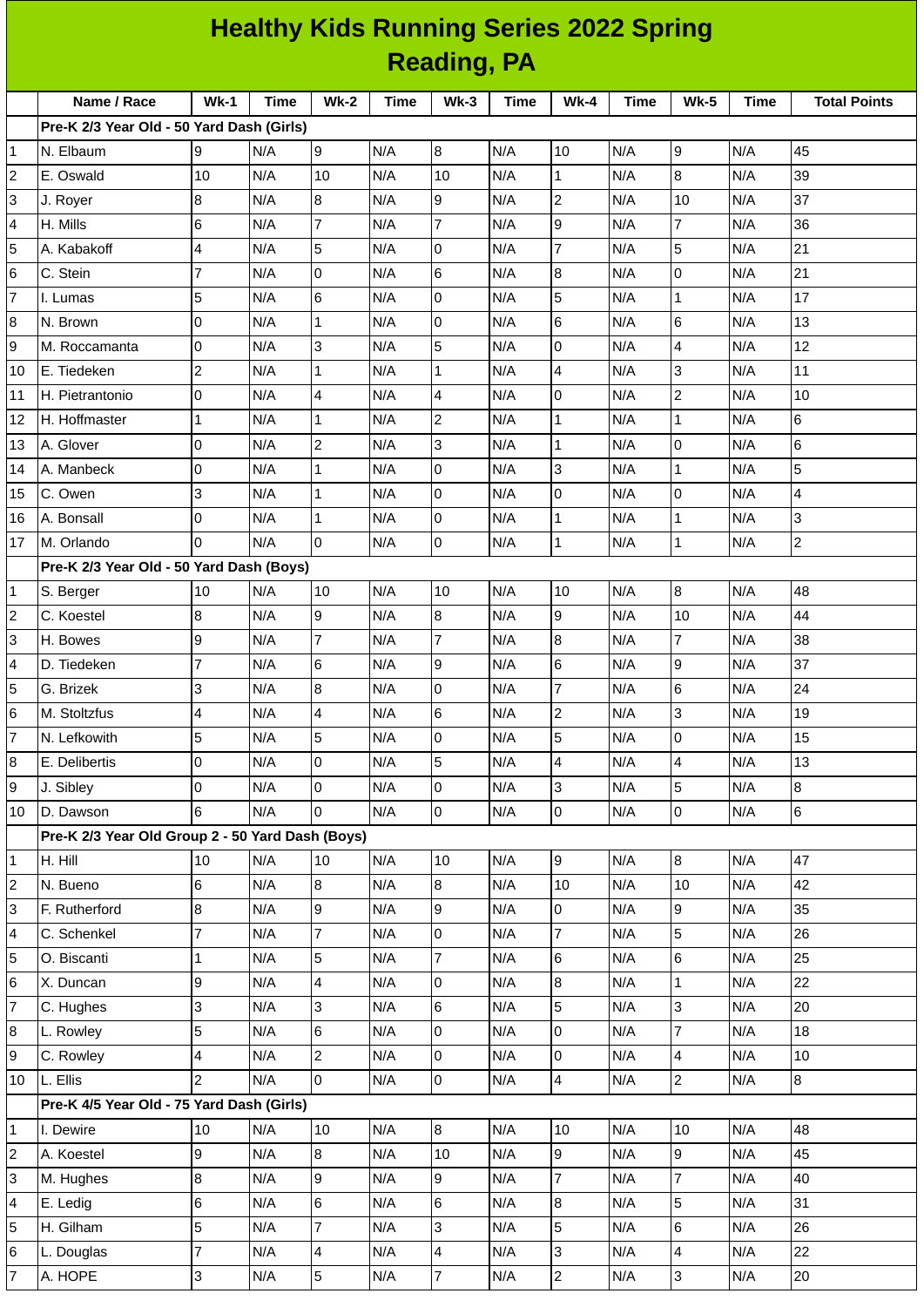## **Healthy Kids Running Series 2022 Spring Reading, PA**

| 8                       | G. Rostek                                        | l0              | N/A   | 0                        | N/A   | 5              | N/A   | 6                | N/A   | $\bf{8}$       | N/A   | 19               |
|-------------------------|--------------------------------------------------|-----------------|-------|--------------------------|-------|----------------|-------|------------------|-------|----------------|-------|------------------|
| 9                       | M. Hettinger                                     | $\mathbf{1}$    | N/A   | $\overline{2}$           | N/A   | $\overline{2}$ | N/A   | $\mathbf{1}$     | N/A   | $\overline{c}$ | N/A   | $\bf{8}$         |
| 10                      | C. Weisman                                       | $\overline{4}$  | N/A   | 3                        | N/A   | 0              | N/A   | 0                | N/A   | $\mathbf{1}$   | N/A   | 8                |
| 11                      | M. Orlando                                       | O               | N/A   | $\overline{0}$           | N/A   | $\mathbf{1}$   | N/A   | 4                | N/A   | $\mathbf{1}$   | N/A   | 6                |
| 12                      | A. Freed                                         | $\overline{1}$  | N/A   | $\mathbf{1}$             | N/A   | $\mathbf{1}$   | N/A   | $\mathbf{1}$     | N/A   | $\mathbf{1}$   | N/A   | 5                |
| 13                      | A. Nagle                                         | 1               | N/A   | $\mathbf 1$              | N/A   | 0              | N/A   | $\mathbf 1$      | N/A   | $\mathbf{1}$   | N/A   | 4                |
| 14                      | M. Boas                                          | $\overline{c}$  | N/A   | $\mathbf{1}$             | N/A   | $\overline{0}$ | N/A   | $\mathbf{1}$     | N/A   | 0              | N/A   | 4                |
| 15                      | A. Cairns                                        | 0               | N/A   | O                        | N/A   | $\mathbf{1}$   | N/A   | $\mathbf 1$      | N/A   | $\mathbf{1}$   | N/A   | 3                |
| 16                      | E. Sibley                                        | $\Omega$        | N/A   | $\mathbf{1}$             | N/A   | $\overline{0}$ | N/A   | $\mathbf{1}$     | N/A   | $\mathbf{1}$   | N/A   | 3                |
|                         | Pre-K 4/5 Year Old - 75 Yard Dash (Boys)         |                 |       |                          |       |                |       |                  |       |                |       |                  |
| $\mathbf{1}$            | C. Tiedeken                                      | 10              | N/A   | 10                       | N/A   | 10             | N/A   | 10               | N/A   | 10             | N/A   | 50               |
| $\mathbf 2$             | Z. Berger                                        | $\bf{8}$        | N/A   | $\overline{7}$           | N/A   | $\overline{7}$ | N/A   | 9                | N/A   | 8              | N/A   | 39               |
| 3                       | G. Rutherford                                    | 5               | N/A   | 9                        | N/A   | 9              | N/A   | 0                | N/A   | 9              | N/A   | 32               |
| $\overline{4}$          | H. Noll                                          | $\overline{4}$  | N/A   | $\,6$                    | N/A   | 6              | N/A   | $\overline{7}$   | N/A   | $\overline{7}$ | N/A   | 30               |
| 5                       | <b>D. SUMMERS</b>                                | 9               | N/A   | 5                        | N/A   | $\bf{8}$       | N/A   | 0                | N/A   | 0              | N/A   | 22               |
| 6                       | N. Farbiarz                                      | 0               | N/A   | $\overline{\mathbf{4}}$  | N/A   | 5              | N/A   | 6                | N/A   | 0              | N/A   | 15               |
| 7                       | C. Miller                                        | 7               | N/A   | $\bf{8}$                 | N/A   | $\mathbf 0$    | N/A   | 0                | N/A   | 0              | N/A   | 15               |
| 8                       | A. Dugan                                         | $\overline{c}$  | N/A   | 3                        | N/A   | 3              | N/A   | 5                | N/A   | 0              | N/A   | 13               |
| 9                       | J. Soley                                         | $\mathbf{1}$    | N/A   | $\mathbf{1}$             | N/A   | l0             | N/A   | 4                | N/A   | 6              | N/A   | 12               |
| 10                      | C. Stein                                         | 3               | N/A   | $\overline{0}$           | N/A   | $\overline{0}$ | N/A   | 8                | N/A   | 0              | N/A   | 11               |
| 11                      | M. Cammauf                                       | $\overline{1}$  | N/A   | $\overline{c}$           | N/A   | $\overline{4}$ | N/A   | 3                | N/A   | 0              | N/A   | 10               |
| 12                      | D. Delibertis                                    | 0               | N/A   | 0                        | N/A   | $\mathbf{1}$   | N/A   | $\overline{c}$   | N/A   | 5              | N/A   | 8                |
| 13                      | G. O'Donnell                                     | $6\phantom{.}6$ | N/A   | I٥                       | N/A   | $\overline{0}$ | N/A   | 0                | N/A   | 0              | N/A   | 6                |
| 14                      | J. Villavicencio                                 | $\mathbf{1}$    | N/A   | $\overline{0}$           | N/A   | $\overline{0}$ | N/A   | 0                | N/A   | 0              | N/A   | $\mathbf{1}$     |
|                         | Pre-K 4/5 Year Old Group 2 - 75 Yard Dash (Boys) |                 |       |                          |       |                |       |                  |       |                |       |                  |
| 1                       | M. Roland                                        | 8               | N/A   | 10                       | N/A   | 9              | N/A   | 9                | N/A   | 9              | N/A   | 45               |
| $\overline{c}$          | C. Conrad                                        | 10              | N/A   | 0                        | N/A   | 10             | N/A   | 10               | N/A   | 10             | N/A   | 40               |
| 3                       | G. Hornberger                                    | $\overline{7}$  | N/A   | $\overline{7}$           | N/A   | $\overline{7}$ | N/A   | $\overline{7}$   | N/A   | 8              | N/A   | 36               |
| 4                       | J. Conte                                         | $6\phantom{.}6$ | N/A   | $\overline{8}$           | N/A   | $6\phantom{a}$ | N/A   | 6                | N/A   | $\overline{7}$ | N/A   | 33               |
| 5                       | T. Graeff                                        | 3               | N/A   | $\overline{\mathcal{L}}$ | N/A   | 5              | N/A   | 8                | N/A   | 5              | N/A   | 25               |
| 6                       | B. Brady                                         | $\overline{4}$  | N/A   | $\,6$                    | N/A   | 3              | N/A   | 3                | N/A   | 6              | N/A   | 22               |
| $\overline{7}$          | T. Long                                          | 5               | N/A   | 9                        | N/A   | 8              | N/A   | 0                | N/A   | 0              | N/A   | 22               |
| 8                       | Z. Zeiders                                       | $\overline{1}$  | N/A   | 5                        | N/A   | $\mathbf 1$    | N/A   | $\overline{c}$   | N/A   | 3              | N/A   | 12               |
| 9                       | F. Brueck                                        | $\mathbf{1}$    | N/A   | l0                       | N/A   | $\overline{c}$ | N/A   | 5                | N/A   | 4              | N/A   | 12               |
| 10                      | E. Gaughan                                       | $\overline{c}$  | N/A   | $\overline{0}$           | N/A   | 4              | N/A   | 4                | N/A   | $\overline{c}$ | N/A   | 12               |
| 11                      | C. O'Donnell                                     | 9               | N/A   | $\overline{0}$           | N/A   | $\mathsf 0$    | N/A   | 0                | N/A   | 0              | N/A   | 9                |
|                         | Kindergarten & 1st Grade - 1/4 Mile (Girls)      |                 |       |                          |       |                |       |                  |       |                |       |                  |
| $\mathbf{1}$            | A. Morris                                        | 10              | 01:39 | 10                       | 01:40 | 10             | 01:41 | $\boldsymbol{9}$ | 01:41 | 10             | 01:35 | 49               |
| $\overline{\mathbf{c}}$ | A. Morris                                        | $\overline{8}$  | 01:47 | 9                        | 01:44 | 9              | 01:42 | 8                | 01:42 | 4              | 01:58 | 38               |
| 3                       | A. Roland                                        | 7               | 01:50 | 8                        | 01:45 | 8              | 01:43 | 7                | 01:50 | 8              | 01:43 | 38               |
| 4                       | C. Schenkel                                      | 9               | 01:44 | 0                        | N/A   | $\pmb{0}$      | N/A   | 10               | 01:38 | 9              | 01:36 | 28               |
| 5                       | M. Smeltz                                        | 3               | 02:03 | $\,6$                    | 01:53 | $6\phantom{a}$ | 02:00 | 6                | 01:54 | 6              | 01:51 | 27               |
| 6                       | G. Wagner                                        | 6               | 01:54 | $\overline{7}$           | 01:51 | $\overline{7}$ | 01:50 | 0                | N/A   | 0              | N/A   | 20               |
| $\overline{7}$          | J. Weisman                                       | 6               | 01:54 | 5                        | 01:55 | 0              | N/A   | 0                | N/A   | $\overline{7}$ | 01:46 | 18               |
| 8                       | N. Hornberger                                    | $\overline{c}$  | 02:07 | 3                        | 01:59 | $\mathsf{O}$   | N/A   | 4                | 01:58 | 5              | 01:53 | 14               |
| 9                       | M. Manbeck                                       | O               | N/A   | $\overline{\mathbf{4}}$  | 01:57 | $\overline{0}$ | N/A   | 5                | 01:55 | 3              | 02:00 | 12               |
| 10                      | C. Corby                                         | $\mathbf{1}$    | 02:09 | $\mathbf{1}$             | 02:03 | 3              | 02:04 | 3                | 02:03 | $\overline{c}$ | 02:03 | 10               |
| 11                      | a. modesto                                       | $\mathbf{1}$    | 02:14 | $\overline{c}$           | 02:00 | 4              | 02:01 | 0                | N/A   | $\mathbf{1}$   | 02:05 | 8                |
| 12                      | S. Senesap                                       | $\mathbf{1}$    | 02:13 | $\mathbf{1}$             | 02:09 | $\,6$          | 02:00 | 0                | N/A   | 0              | N/A   | $\boldsymbol{8}$ |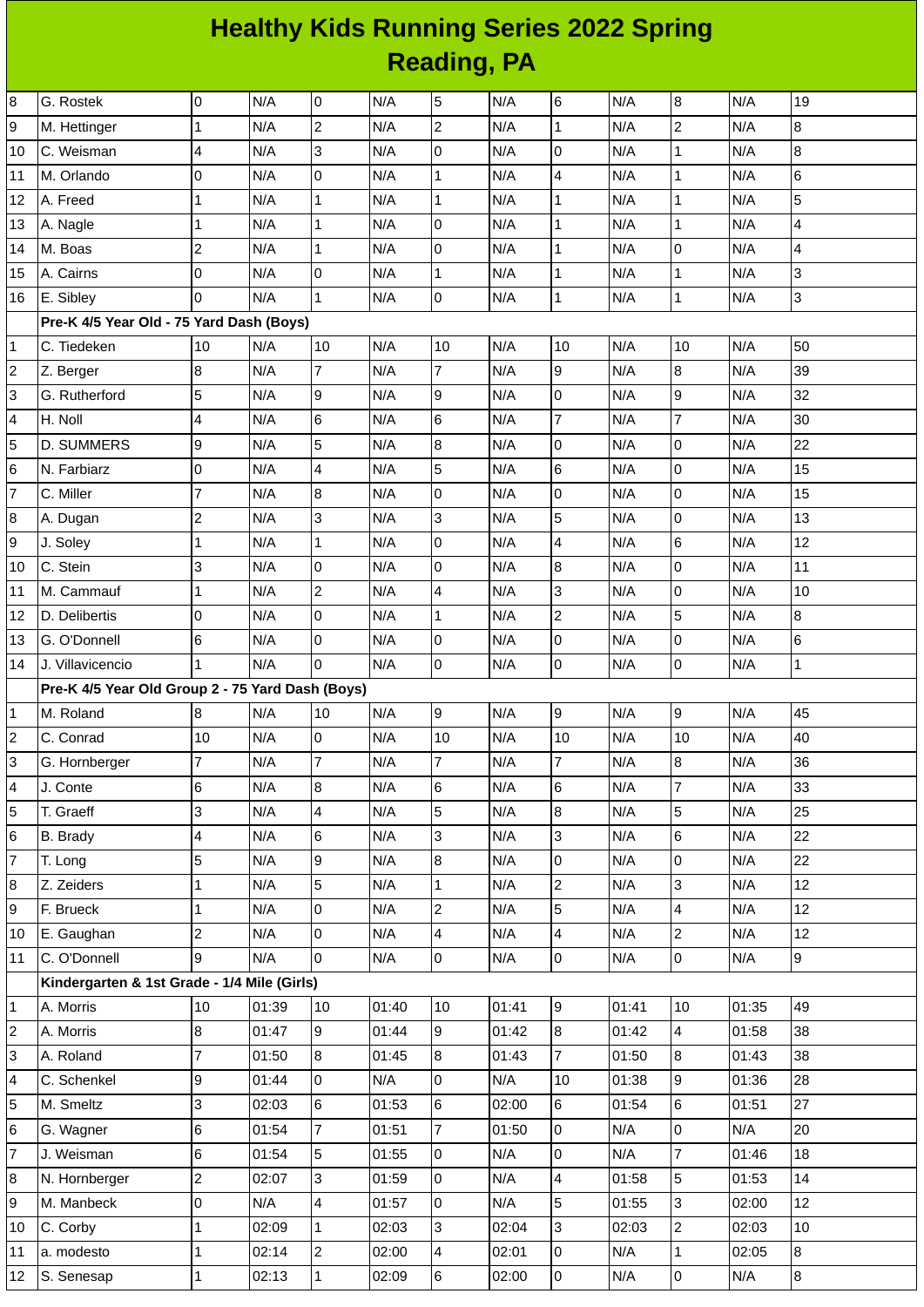## **Healthy Kids Running Series 2022 Spring Reading, PA**

| 13             | J. Hill                                    | 1              | 02:18 | $\mathbf 1$              | 02:07 | $\mathbf{1}$   | 02:09 | $\overline{c}$ | 02:13 | $\mathbf{1}$             | 02:07 | $\,6$          |
|----------------|--------------------------------------------|----------------|-------|--------------------------|-------|----------------|-------|----------------|-------|--------------------------|-------|----------------|
| 14             | M. Stewart                                 | 4              | 02:02 | l0                       | N/A   | $\mathsf{O}$   | N/A   | 0              | N/A   | 0                        | N/A   | 4              |
| 15             | A. Snyder                                  | 0              | N/A   | $\mathbf{1}$             | 02:12 | $\overline{c}$ | 02:06 | 0              | N/A   | $\mathsf 0$              | N/A   | 3              |
| 16             | A. Cooper                                  | 1              | 02:20 | $\mathbf{1}$             | 02:19 | $\overline{0}$ | N/A   | 0              | N/A   | 0                        | N/A   | $\overline{c}$ |
|                | Kindergarten & 1st Grade - 1/4 Mile (Boys) |                |       |                          |       |                |       |                |       |                          |       |                |
| 1              | J. Tiedeken                                | 10             | 01:44 | 10                       | 01:40 | 10             | 01:35 | 9              | 01:34 | 10                       | 01:32 | 49             |
| 2              | J. Berger                                  | 10             | 01:44 | 10                       | 01:40 | 9              | 01:36 | 8              | 01:41 | $\overline{8}$           | 01:42 | 45             |
| 3              | E. Eckert                                  | 5              | 01:54 | $\, 8$                   | 01:41 | 8              | 01:39 | 10             | 01:33 | 9                        | 01:35 | 40             |
| 4              | C. Elbaum                                  | 6              | 01:52 | $\overline{7}$           | 01:43 | $\overline{7}$ | 01:44 | $\overline{7}$ | 01:42 | 3                        | 01:49 | 30             |
| 5              | D. Kells                                   | $\overline{7}$ | 01:50 | $\overline{7}$           | 01:43 | 4              | 01:46 | 5              | 01:43 | $\overline{7}$           | 01:43 | 30             |
| 6              | B. Keim                                    | 3              | 01:56 | 5                        | 01:45 | 6              | 01:45 | $\mathbf{1}$   | 02:01 | 6                        | 01:45 | 21             |
| $\overline{7}$ | S. Owenz                                   | 8              | 01:47 | $\overline{c}$           | 01:50 | $6\phantom{a}$ | 01:45 | 4              | 01:44 | 0                        | N/A   | 20             |
| 8              | J. Valentine                               | $\overline{c}$ | 02:00 | $\overline{\mathcal{A}}$ | 01:46 | 3              | 01:48 | $\overline{7}$ | 01:42 | $\mathbf{1}$             | 01:56 | 17             |
| 9              | C. Hoffmaster                              | 5              | 01:54 | 3                        | 01:49 | $\overline{c}$ | 01:51 | $\mathbf 1$    | 01:53 | $\overline{c}$           | 01:52 | 13             |
| 10             | R. Graeff                                  | $\overline{c}$ | 02:00 | $\mathbf{1}$             | 01:55 | $\mathbf{1}$   | 02:14 | $\overline{c}$ | 01:50 | 5                        | 01:46 | 11             |
| 11             | B. Keim                                    | 1              | 02:16 | $\mathbf 1$              | 02:01 | $\mathbf 1$    | 01:56 | 3              | 01:48 | $\mathbf{1}$             | 01:59 | $\overline{7}$ |
| 12             | C. Hettinger                               | 1              | 02:02 | $\mathbf{1}$             | 01:53 | $\overline{c}$ | 01:51 | $\mathbf 1$    | 01:52 | $\mathbf{1}$             | 01:55 | 6              |
| 13             | N. Orlando                                 | 0              | N/A   | $\overline{0}$           | N/A   | $\overline{c}$ | 01:51 | 0              | N/A   | $\overline{\mathcal{L}}$ | 01:47 | 6              |
| 14             | G. George                                  | 1              | 02:05 | $\mathbf{1}$             | 01:58 | $\mathbf{1}$   | 01:56 | $\mathbf 1$    | 01:56 | $\mathbf{1}$             | 01:57 | 5              |
| 15             | E. Saunders                                | 1              | 02:18 | $\mathbf{1}$             | 02:07 | $\mathbf{1}$   | 02:05 | $\mathbf{1}$   | 01:58 | $\mathbf{1}$             | 01:59 | 5              |
| 16             | P. Soley                                   | 1              | 02:10 | $\mathbf{1}$             | 02:02 | 0              | N/A   | $\mathbf{1}$   | 01:52 | $\overline{c}$           | 01:52 | 5              |
| 17             | K. Fecera                                  | 1              | 02:13 | 0                        | N/A   | $\mathbf{1}$   | 02:10 | $\mathbf 1$    | 02:09 | $\mathbf{1}$             | 02:07 | 4              |
| 18             | M. Kabakoff                                | $\mathbf 1$    | 02:07 | $\mathbf{1}$             | 01:56 | $\mathsf{O}$   | N/A   | $\mathbf{1}$   | 01:54 | $\mathbf{1}$             | 01:54 | 4              |
| 19             | K. Cammauf                                 | 1              | 02:41 | $\mathbf 1$              | 02:13 | 0              | N/A   | $\mathbf{1}$   | 02:10 | $\mathbf{1}$             | 02:15 | 4              |
| 20             | <b>B.</b> Farbiarz                         | 0              | N/A   | $\mathbf{1}$             | 01:57 | $\mathbf{1}$   | 02:08 | $\mathbf 1$    | 02:11 | 0                        | N/A   | 3              |
| 21             | <b>B.</b> Hoffman                          | 1              | 02:03 | $\mathbf{1}$             | 01:59 | 0              | N/A   | 0              | N/A   | $\mathsf 0$              | N/A   | $\overline{c}$ |
| 22             | J. Villavicencio                           | 0              | N/A   | $\mathbf{1}$             | 02:39 | 0              | N/A   | 0              | N/A   | 0                        | N/A   | $\mathbf{1}$   |
|                | 2nd & 3rd Grade - 1/2 Mile (Girls)         |                |       |                          |       |                |       |                |       |                          |       |                |
| 1              | P. HOPE                                    | 10             | 03:38 | 9                        | 03:24 | 10             | 03:29 | 9              | 03:26 | 10                       | 03:18 | 48             |
| 2              | M. Hope                                    | $10\,$         | 03:38 | 9                        | 03:24 | 10             | 03:29 | 9              | 03:26 | 9                        | 03:19 | 47             |
| 3              | R. Corby                                   | 8              | 03:55 | 10                       | 03:23 | 8              | 03:30 | $10\,$         | 03:24 | 8                        | 03:30 | 44             |
| 4              | M. Eisenhofer                              | $\overline{7}$ | 04:17 | 6                        | 03:40 | $\,6$          | 04:05 | 5              | 03:58 | 6                        | 03:47 | 30             |
| 5              | A. Bueno                                   | 0              | N/A   | $\overline{7}$           | 03:39 | 7              | 03:42 | $\overline{7}$ | 03:37 | $\overline{8}$           | 03:30 | 29             |
| 6              | S. Smeltz                                  | 5              | 05:00 | 3                        | 05:00 | 4              | 04:41 | 3              | 04:52 | $\overline{4}$           | 04:33 | 19             |
| 7              | A. Price                                   | 6              | 04:34 | 5                        | 04:24 | 5              | 04:21 | 0              | N/A   | 3                        | 04:37 | 19             |
| 8              | B. Conte                                   | 0              | N/A   | 4                        | 04:45 | 3              | 04:48 | 4              | 04:44 | $\overline{2}$           | 04:40 | 13             |
| 9              | C. Roland                                  | 4              | 05:45 | $\overline{c}$           | 06:36 | $\overline{c}$ | 06:43 | $\overline{c}$ | 06:58 | $\mathbf{1}$             | 05:51 | 11             |
| 10             | G. Zeiders                                 | 4              | 05:45 | $\overline{2}$           | 06:36 | $\overline{c}$ | 06:43 | $\overline{c}$ | 06:58 | $\mathbf{1}$             | 05:51 | 11             |
| 11             | J. Manbeck                                 | 0              | N/A   | $\overline{0}$           | N/A   | $\mathsf 0$    | N/A   | 6              | 03:48 | 5                        | 04:16 | 11             |
|                | 2nd & 3rd Grade - 1/2 Mile (Boys)          |                |       |                          |       |                |       |                |       |                          |       |                |
| 1              | M. Jones                                   | 10             | 03:13 | 10                       | 03:05 | 10             | 03:09 | $10\,$         | 03:01 | 10                       | 03:20 | 50             |
| 2              | Q. Dervarics                               | 8              | 03:40 | $\overline{7}$           | 03:31 | 9              | 03:27 | 8              | 03:34 | $\overline{9}$           | 03:33 | 41             |
| 3              | B. Zerr                                    | $\overline{7}$ | 03:43 | 6                        | 03:37 | 8              | 03:35 | 7              | 03:39 | $\overline{7}$           | 03:49 | 35             |
| 4              | B. Berger                                  | 4              | 03:55 | 5                        | 03:50 | $6\phantom{.}$ | 03:37 | 4              | 03:51 | 8                        | 03:48 | 27             |
| 5              | C. Davis                                   | 0              | N/A   | 8                        | 03:26 | 4              | 03:55 | 9              | 03:33 | 6                        | 03:51 | 27             |
| 6              | T. Long                                    | 9              | 03:38 | 9                        | 03:25 | $\, 8$         | 03:35 | 0              | N/A   | $\overline{0}$           | N/A   | 26             |
| $\overline{7}$ | C. Hill                                    | 5              | 03:51 | 3                        | 03:54 | 5              | 03:40 | $\overline{c}$ | 04:01 | 5                        | 03:56 | 20             |
| 8              | J. Heckman                                 | 6              | 03:45 | $\mathbf 1$              | 04:24 | $\overline{c}$ | 04:09 | 3              | 03:52 | 3                        | 04:10 | 15             |
| 9              | S. Heckman                                 | $\overline{c}$ | 03:57 | $\mathbf{1}$             | 04:48 | 3              | 03:57 | 5              | 03:42 | 4                        | 04:06 | 15             |